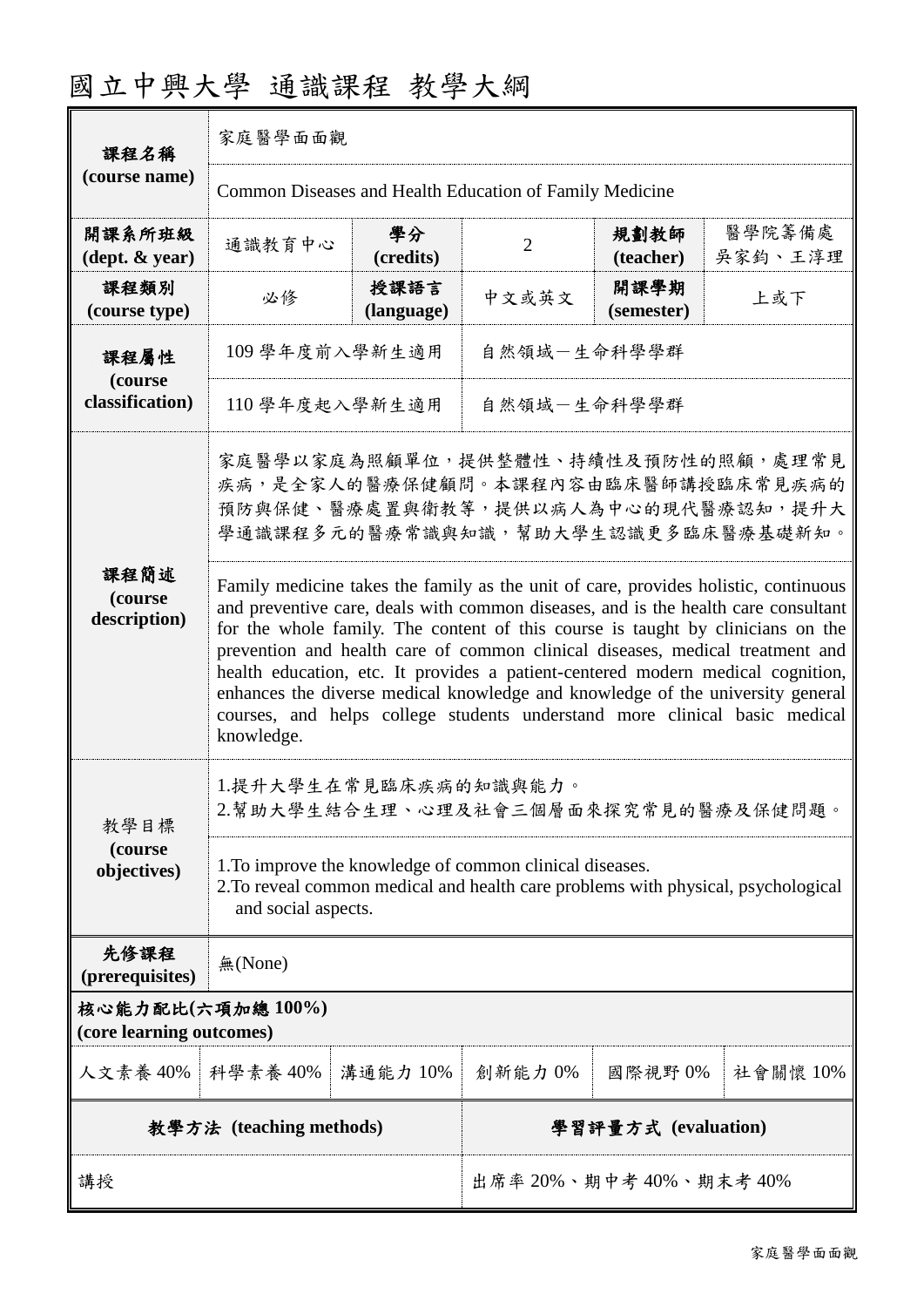# 授課內容(單元名稱與內容、習作**/**考試進度、備註)

**(course content and homework/tests schedule)**

| 週次          | 课程名稱          | 授課老師 |
|-------------|---------------|------|
| 第一週 (2/14)  | 课程简介          | 王淳理  |
| 第二週 (2/21)  | 常見心血管疾病的預防與保健 | 吳家鈞  |
| 第三週 (2/28)  | 停課一次          |      |
| 第四週 (3/7)   | 常見呼吸道疾病的預防與保健 | 吳家鈞  |
| 第五週 (3/14)  | 常見腸胃道疾病的預防與保健 | 王淳理  |
| 第六週 (3/21)  | 常見泌尿道疾病的預防與保健 | 吳家鈞  |
| 第七週 (3/28)  | 常見內分泌疾病的預防與保健 | 王淳理  |
| 第八週 (4/4)   | 停課一次          |      |
| 第九週 (4/11)  | 期中考週          | 王淳理  |
| 第十週 (4/18)  | 成人門診預防保健服務    | 王淳理  |
| 第十一週 (4/25) | 失智症的預防與保健     | 吳家鈞  |
| 第十二週 (5/2)  | 骨質疏鬆症的預防與保健   | 王淳理  |
| 第十三週 (5/9)  | 肥胖症與減重        | 吳家鈞  |
| 第十四週 (5/16) | 常見身心疾病的預防與保健  | 王淳理  |
| 第十五週 (5/23) | 戒菸            | 吳家鈞  |
| 第十六週 (5/30) | 周全性老年評估       | 吳家鈞  |
| 第十七週 (6/6)  | 安寧緩和醫療        | 王淳理  |
| 第十八週 (6/13) | 期末考週          | 吳家鈞  |

## 教科書與參考書目(書名、作者、書局、代理商、說明) **(textbook & other references)**

家庭醫師臨床手冊(家庭醫學會)及相關醫學期刊

## 課程教材(教師個人網址請列在本校內之網址)

**(teaching aids & teacher's website)**

另行公告

### 課程輔導時間

**(office hours)**

另行公告

※本課程如符合下列主題項目,請勾選(可複選,無則免填):

| 舆<br>いんきん<br>亳<br>、海外          | .<br>衏<br>- 250            | 丛<br>正生<br>別 | トト<br>工田<br>緖<br>$\sim$<br>ь<br>一月 |
|--------------------------------|----------------------------|--------------|------------------------------------|
| 14.E<br>智<br>慧<br>罹<br>圧<br>9Д | 窅<br>ātl<br>↗<br><b>__</b> | 健康           | 發展<br>人緭゛<br>フト                    |

### ※本課程如符合下列 **17** 項聯合國永續發展目標,請勾選(可複選,無則免填):

| $ \square$ 1. 消除貧窮 | □ 10. 減少國內及國家間不平等 |
|--------------------|-------------------|
| $ \Box$ 2. 終止飢餓    | □ 11. 永續發展的市政規劃   |